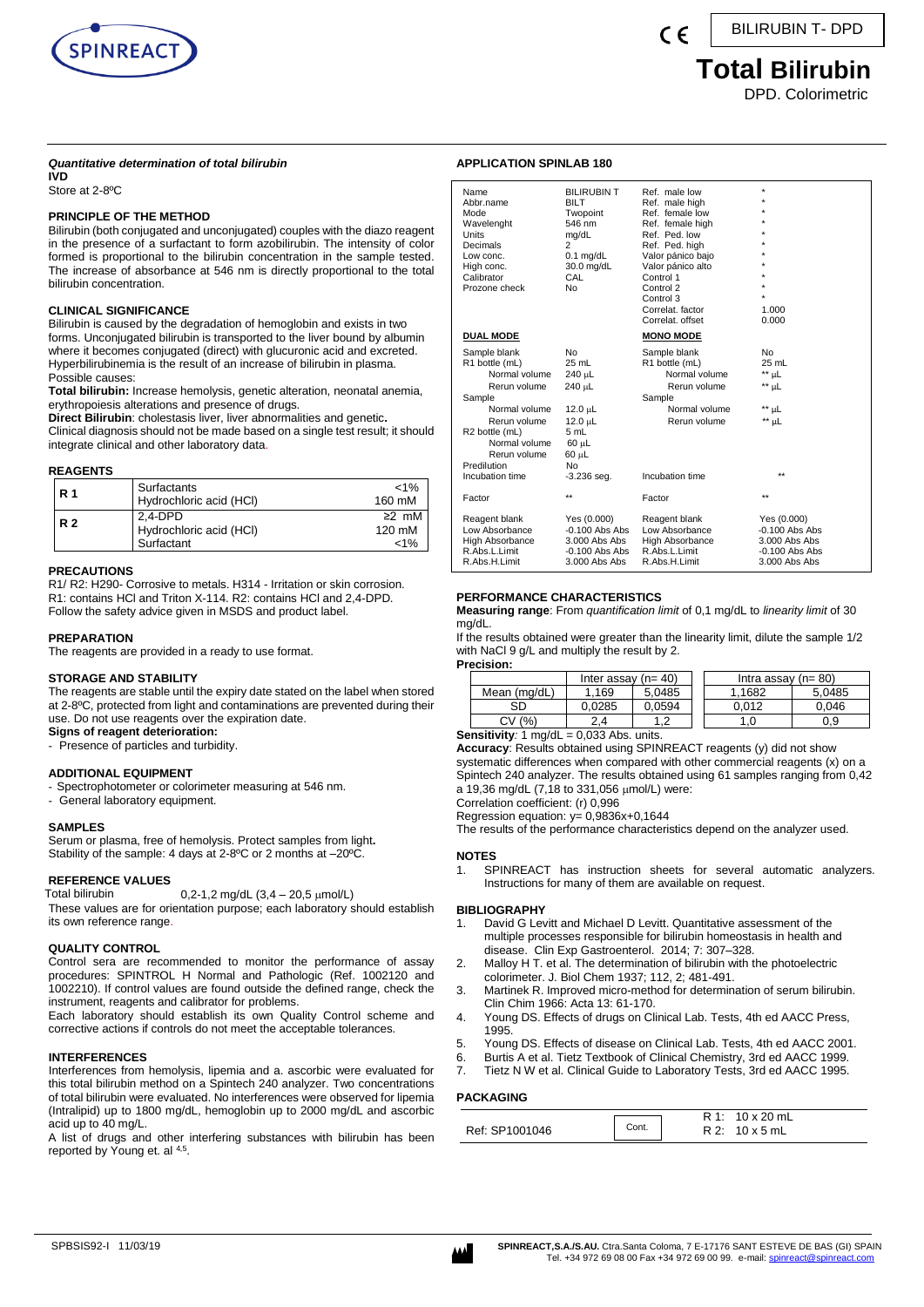

## **Bilirrubina Total**

DPD. Colorimétrico

#### *Determinación cuantitativa de bilirrubina total* **IVD**

Conservar a 2-8ºC

### **PRINCIPIO DEL MÉTODO**

La bilirrubina total (tanto conjugada como no conjugada) se une con el agente diazo en presencia de un surfactante para formar azobilirrubina. La intensidad del color formado es proporcional a la concentración de bilirrubina presente en la muestra ensayada. El aumento de la absorbancia a 546 nm es directamente proporcional a la concentración de bilirrubina total.

## **SIGNIFICADO CLÍNICO**

La bilirrubina se origina por la degradación de la hemoglobina y existe en dos formas. La bilirrubina no conjugada se transporta al hígado, unida por la albúmina, donde se convierte en conjugada (directa) con el ácido glucurónico y se excreta. La hiperbilirrubinemia es el resultado de un incremento de la bilirrubina en plasma. Causas más probables de la hiperbilirrubinemia:

**Bilirrubina Total**: Aumento de la hemólisis, alteraciones genéticas, anemia neonatal, alteraciones eritropoyeticas, presencia de drogas.

**Bilirrubina Directa**: Colestasis hepática, alteraciones genéticas y alteraciones hepáticas.

El diagnóstico clínico debe realizarse teniendo en cuenta todos los datos clínicos y de laboratorio.

## **REACTIVOS**

| R 1            | Surfactantes<br>Ácido clorhídrico (HCI)             | $< 1\%$<br>160 mM          |
|----------------|-----------------------------------------------------|----------------------------|
| R <sub>2</sub> | $2.4-DPD$<br>Acido clorhídrico (HCI)<br>Surfactante | $\geq$ mM<br>120 mM<br>1%> |

**PRECAUCIONES**

R1/ R2: H290- Corrosivo para los metales. H314-Irritación o corrosión cutánea.

R1: contiene HCl y Triton X-114, R2: contiene HCl y 2,4-DPD.

Seguir los consejos de prudencia indicados en la FDS y etiqueta del producto.

## **PREPARACIÓN**

Todos los reactivos están listos para su uso.

#### **CONSERVACIÓN Y ESTABILIDAD**

Los reactivos son estables hasta la fecha de caducidad indicada en la etiqueta, cuando se mantienen bien cerrados a 2-8ºC, protegidos de la luz y se evita la contaminación durante su uso. No usar reactivos fuera de la fecha indicada.

#### **Indicadores de deterioro de los reactivos:**

- Presencia de partículas y turbidez.

#### **MATERIAL ADICIONAL**

- Espectrofotómetro o analizador para lecturas a 546 nm.

- Equipamiento habitual de laboratorio.

#### **MUESTRAS**

Suero o plasma libre de hemólisis<sup>1</sup>. Proteger de la luz. Estabilidad de la muestra: 4 días a 2-8°C o 2 meses a -20°C.

#### **VALORES DE REFERENCIA**

Bilirrubina Total  $0,2-1,2$  mg/dL  $(3,4-20,5 \mu \text{mol/L})$ 

Estos valores son orientativos. Es recomendable que cada laboratorio establezca sus propios valores de referencia.

## **CONTROL DE CALIDAD**

Es conveniente analizar junto con las muestras sueros control valorados: SPINTROL H Normal y Patológico (Ref. 1002120 y 1002210).

Si los valores hallados se encuentran fuera del rango de tolerancia, revisar el instrumento, los reactivos y el calibrador. Cada laboratorio debe disponer su propio Control de Calidad y establecer correcciones en el caso de que los controles no cumplan con las tolerancias.

#### **INTERFERENCIAS**

Las interferencias debidas a la hemólisis, lipemia y a. ascórbico se evaluaron para este método de bilirrubina total en un analizador 240 Spintech. Se evaluaron dos concentraciones de la bilirrubina total. No se observaron interferencias para la lipemia (Intralipid) hasta 1800 mg/dL, hemoglobina hasta 2000 mg/dL y el ácido ascórbico hasta 40 mg/L. Una lista de medicamentos y otras sustancias que interfieren en la bilirrubina ha sido reportado por Young et. al <sup>4,5.</sup>

| Nombre<br>Nombre abreviado<br>Modo<br>Long. ondas<br>Unidades<br>Decimales<br>Conc. Inferior<br>Conc. Superior<br>Calibrador<br>Chequeo prozona                                      | <b>BILIRRUBINA T</b><br><b>BILT</b><br>Dos puntos<br>546 nm<br>mg/dL<br>$\overline{c}$<br>$0.1$ mg/dL<br>30.0 mg/dL<br>CAL<br>No | Ref. Hombre Inf.<br>Ref. Hombre Sup.<br>Ref. Mujer Inf.<br>Ref. Mujer Sup.<br>Ref. Ped. Inf.<br>Ref. Ped. Sup.<br>Valor pánico bajo<br>Valor pánico alto<br>Control 1<br>Control 2<br>Control 3<br>Factor correl.<br>Offset de correl. | $\star$<br>1.000<br>0.000                                                            |
|--------------------------------------------------------------------------------------------------------------------------------------------------------------------------------------|----------------------------------------------------------------------------------------------------------------------------------|----------------------------------------------------------------------------------------------------------------------------------------------------------------------------------------------------------------------------------------|--------------------------------------------------------------------------------------|
| <b>MODO DUAL</b>                                                                                                                                                                     |                                                                                                                                  | <b>MODO MONO</b>                                                                                                                                                                                                                       |                                                                                      |
| Blanco muestra<br>Frasco R1 (mL)<br>Vol. normal<br>Vol. repet.<br>Muestra<br>Vol. normal<br>Vol. repet.<br>Frasco R2 (mL)<br>Vol. Normal<br>Vol. repet.<br>Predilución<br>Incubación | No<br>25 mL<br>240 µL<br>240 uL<br>$12.0 \mu L$<br>$12.0 \mu L$<br>5 mL<br>60 µL<br>60 µL<br>No<br>$-3.236$ seq.                 | Blanco muestra<br>Frasco R1 (mL)<br>Vol. Normal<br>Vol. repet.<br>Muestra<br>Vol. normal<br>Vol. repet<br>Incubación                                                                                                                   | N <sub>o</sub><br>25 mL<br>** uL<br>$**$ µL<br>** µL<br>$**$ µL<br>$**$              |
| Factor                                                                                                                                                                               | $\star\star$                                                                                                                     | Factor                                                                                                                                                                                                                                 | $\star\star$                                                                         |
| Blanco reactivo<br>Absorbancia inf.<br>Absorbancia sup.<br>Lim.Inf. Abs. React.<br>Lim.Sup. Abs. React.                                                                              | Si (0.000)<br>$-0.100$ Abs Abs<br>$3.000$ Abs Abs<br>$-0.100$ Abs Abs<br>3.000 Abs Abs                                           | Blanco reactivo<br>Absorbancia inf.<br>Absorbancia sup.<br>Lim.Inf. Abs. React.<br>Lim.Sup. Abs. React.                                                                                                                                | SI (0.000)<br>$-0.100$ Abs Abs<br>3.000 Abs Abs<br>$-0.100$ Abs Abs<br>3.000 Abs Abs |

## **CARACTERÍSTICAS DEL MÉTODO**

**APLICACIÓN AL SPINLAB 180**

**Rango de medida***:* Desde el *límite de cuantificación* de 0,1 mg/dL hasta el *límite de linealidad* de 30 mg/dL.

Si la concentración de la muestra es superior al límite de linealidad, diluir 1/2 con NaCl 9 g/L y multiplicar el resultado final por 2.

| Precisión: |
|------------|
|------------|

|                                                     | Interserie ( $n = 40$ ) |        |  | Intraserie $(n=80)$ |        |
|-----------------------------------------------------|-------------------------|--------|--|---------------------|--------|
| Media (mg/dL)                                       | 1.169                   | 5.0485 |  | 1.1682              | 5.0485 |
| SD                                                  | 0.0285                  | 0.0594 |  | 0.012               | 0.046  |
| CV(%)                                               | 2.4                     |        |  |                     | ა.9    |
| <b>Sensibilidad analítica:</b> 1 mg/dl $-0.033$ Abs |                         |        |  |                     |        |

**Sensibilidad analítica***:* 1 mg/dL = 0,033 Abs.

**Exactitud***:* Los reactivos SPINREACT (y) no muestran diferencias sistemáticas significativas cuando se comparan con otros reactivos comerciales (x) con el analizador de Spinreact, Spintech 240.

Los resultados obtenidos con 61 muestras con valores de entre 0,42 a 19,36 mg/dL  $(7, 18$  a 331,056  $\mu$ mol/L) fueron los siguientes:

Coeficiente de correlación (r): 0,996

Ecuación de la recta de regresión: y= 0,9836x+0,1644

Las características del método pueden variar según el analizador utilizado.

#### **NOTAS**

1. SPINREACT dispone de instrucciones detalladas para la aplicación de este reactivo en distintos analizadores.

#### **BIBLIOGRAFÍA**

- David G Levitt and Michael D Levitt. Quantitative assessment of the multiple processes responsible for bilirubin homeostasis in health and disease. Clin Exp Gastroenterol. 2014; 7: 307–328.
- 2. Malloy H T. et al. The determination of bilirubin with the photoelectric colorimeter. J. Biol Chem 1937; 112, 2; 481-491.
- 3. Martinek R. Improved micro-method for determination of serum bilirubin. Clin Chim 1966: Acta 13: 61-170.
- 4. Young DS. Effects of drugs on Clinical Lab. Tests, 4th ed AACC Press, 1995.
- 5. Young DS. Effects of disease on Clinical Lab. Tests, 4th ed AACC 2001.
- 6. Burtis A et al. Tietz Textbook of Clinical Chemistry, 3rd ed AACC 1999.
- Tietz N W et al. Clinical Guide to Laboratory Tests, 3rd ed AACC 1995.

## **PRESENTACIÓN**

| Ref: SP1001046 | Cont. | $10 \times 20$ mL<br>$R_1$<br>$10 \times 5$ mL |
|----------------|-------|------------------------------------------------|
|----------------|-------|------------------------------------------------|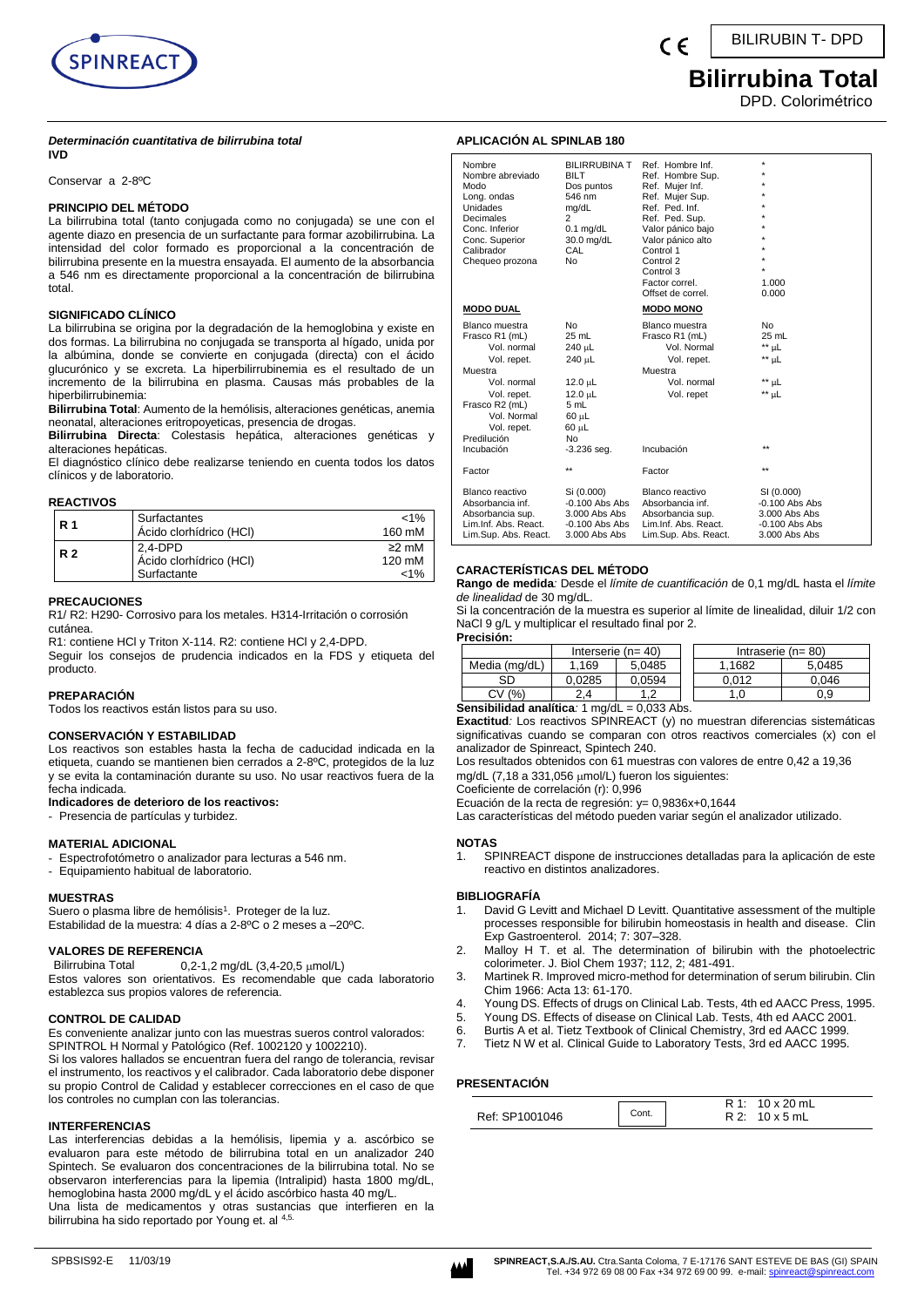

# **Bilirubine totale**

DPD. Colorimétrique

## *Détermination quantitative de bilirubine totale* **IVD**

Conserver à 2 - 8ºC.

## **PRINCIPE DE LA MÉTHODE**

La bilirubine totale (tant conjuguée que non conjuguée s'unit avec l'agent diazo en présence d'un surfactant pour former l'azobilirubine. L'intensité de la couleur formée est proportionnelle à la concentration de bilirubine présente dans l'échantillon testé. L'augmentation de l'absorption à 546 nm est directement proportionnelle à la concentration de bilirubine totale.

## **SIGNIFICATION CLINIQUE**

La bilirubine est créée par la dégradation de l'hémoglobine et existe sous deux formes. La bilirubine non conjuguée est transportée vers le foie, unie par l'albumine, où elle se transforme en conjuguée (directe) avec l'acide glucoronique et elle est excrétée. L'hyperbilirubinémie est le résultat d'une augmentation de la bilirubine dans le plasma. Les causes les plus probables de l'hyperbilirubinémie :

**Bilirubine totale :** Augmentation de l'hémolyse, altérations génétiques, anémie néonatale, altérations érythropoïétiques, présence de médicaments.

**Bilirubine directe :** Cholestase hépatique, altérations génétiques et altérations hépatiques.

Le diagnostic clinique doit être réalisé en tenant compte de toutes les données cliniques et de laboratoire.

## **RÉACTIFS**

| <b>R</b> 1 | Surfactants<br>Acide chlorhydrique (HCI) | $< 1\%$<br>160mM |
|------------|------------------------------------------|------------------|
| <b>R2</b>  | 2.4-DPD                                  | $\geq 2$ mM      |
|            | Acide chlorhydrique (HCI)                | 120 mM           |
|            | Surfactant                               | $1\%$            |

## **PRÉCAUTIONS**

R1/ R2 : H290- Corrosif pour les métaux. H314-Irritation ou corrosion cutanée.

R1 : contient HCl et Triton X-114. R2 : contient HCly 2,4-DPD.

Suivre les conseils de prudence indiqués sur la FDS et sur l'étiquette du produit.

## **PRÉPARATION**

Tous les réactifs sont prêts à être utilisés.

## **CONSERVATION ET STABILITÉ**

Les réactifs sont stables jusqu'à la date d'expiration indiquée sur l'étiquette, quand ils sont conservés bien fermés à 2-8ºC, à l'abri de la lumière et que leur contamination est évitée pendant l'utilisation. Ne pas utiliser des réactifs au-delà de la date indiquée.

## **Indicateurs de détérioration des réactifs :**

- La présence de particules et de turbidité.

## **MATÉRIEL SUPPLÉMENTAIRE**

- Auto-analyseur SPINLAB 180.

- Équipement habituel de laboratoire.

## **ÉCHANTILLONS**

Sérum ou plasma sans hémolyse. Protéger de la lumière. Stabilité de l'échantillon : 4 jours à 2-8°C ou 2 mois à -20°C.

## **CONTRÔLE DE QUALITÉ**

Il est recommandé d'utiliser des sérums de contrôle évalués :

SPINTROL H Normal et pathologique (Réf. 1002120 et 1002210).

Si les valeurs trouvées sont en dehors de la gamme de tolérance, il faut vérifier l'instrument, les réactifs et le calibreur.

Chaque laboratoire doit établir de son propre Contrôle de qualité et des corrections en cas de non-conformité des contrôles en termes de tolérances exigées.

## **INTERFERENCES**

Les interférences dues à l'hémolyse, lipémie et a. ascorbique ont été évaluées pour cette méthode de bilirubine totale sur un analyseur Spintech 240. Deux concentrations de la bilirubine totale ont été évaluées. Aucune interférence n'a été observée pour la lipémie (Intralipid) jusqu'à 1800 mg/dL, hémoglobine 2000 mg/dL et l'acide ascorbique jusqu'à 40 mg/L. Une liste de médicaments et d'autres substances qui interfèrent dans la bilirubine a été rapportée par Young et.al  $4,5$ .

## **APPLICATION AU SPINLAB 180**

| Name<br>Abbr.name<br>Mode<br>Wavelenght<br><b>Units</b><br>Decimals<br>Low conc.<br>High conc.<br>Calibrator<br>Prozone check                                                                   | <b>BILIRUBIN T</b><br><b>BILT</b><br>Twopoint<br>546 nm<br>mg/dL<br>$\overline{2}$<br>$0.1$ mg/dL<br>30.0 mg/dL<br>CAL<br>No | Ref. male low<br>Ref. male high<br>Ref. female low<br>Ref. female high<br>Ref. Ped. low<br>Ref. Ped. high<br>Valor pánico bajo<br>Valor pánico alto<br>Control 1<br>Control 2<br>Control 3<br>Correlat, factor<br>Correlat, offset | $\star$<br>÷<br>÷<br>1.000<br>0.000                                                     |
|-------------------------------------------------------------------------------------------------------------------------------------------------------------------------------------------------|------------------------------------------------------------------------------------------------------------------------------|------------------------------------------------------------------------------------------------------------------------------------------------------------------------------------------------------------------------------------|-----------------------------------------------------------------------------------------|
| <b>DUAL MODE</b>                                                                                                                                                                                |                                                                                                                              | <b>MONO MODE</b>                                                                                                                                                                                                                   |                                                                                         |
| Sample blank<br>R1 bottle (mL)<br>Normal volume<br>Rerun volume<br>Sample<br>Normal volume<br>Rerun volume<br>R2 bottle (mL)<br>Normal volume<br>Rerun volume<br>Predilution<br>Incubation time | No<br>$25$ mL<br>240 µL<br>240 uL<br>$12.0 \mu L$<br>12.0 µL<br>5 mL<br>60 µL<br>$60 \mu L$<br><b>No</b><br>$-3.236$ seq.    | Sample blank<br>R1 bottle (mL)<br>Normal volume<br>Rerun volume<br>Sample<br>Normal volume<br>Rerun volume<br>Incubation time                                                                                                      | <b>No</b><br>$25$ mL<br>$**$ µL<br>$**$ µL<br>$**$ µL<br>$**$ µL<br>$\star\star$        |
| Factor                                                                                                                                                                                          | $\star\star$                                                                                                                 | Factor                                                                                                                                                                                                                             | $\star\star$                                                                            |
| Reagent blank<br>Low Absorbance<br>High Absorbance<br>R.Abs.L.Limit<br>R.Abs.H.Limit                                                                                                            | Yes (0.000)<br>$-0.100$ Abs Abs<br>3.000 Abs Abs<br>$-0.100$ Abs Abs<br>3.000 Abs Abs                                        | Reagent blank<br>Low Absorbance<br>High Absorbance<br>R.Abs.L.Limit<br>R.Abs.H.Limit                                                                                                                                               | Yes (0.000)<br>$-0.100$ Abs Abs<br>$3.000$ Abs Abs<br>$-0.100$ Abs Abs<br>3.000 Abs Abs |

## **VALEURS DE RÉFÉRENCE**

Bilirubine Totale  $0,2 - 1,2$  mg/dL  $(3,4 - 20,5 \mu \text{mol/L})$ 

Ces valeurs sont indicatives. Il est conseillé que chaque laboratoire établisse ses propres valeurs de référence.

## **CARACTÉRISTIQUES DE LA MÉTHODE**

**Gamme de mesure :** Depuis la *limite de quantification* de 0,1 mg/dL jusqu'à la *limite de linéarité* de 30 mg/dL.

Si la concentration de l'échantillon est supérieure à la limite de linéarité, diluer 1/2 avec NaCl 9 g/L et multiplier le résultat final par 2.

| <b>Précision:</b> |  |  |  |
|-------------------|--|--|--|
|                   |  |  |  |

|                                                                | Inter-série ( $n = 40$ ) |        | Intra-série ( $n = 80$ ) |        |        |
|----------------------------------------------------------------|--------------------------|--------|--------------------------|--------|--------|
| Moyenne (mgl/L)                                                | 1.169                    | 5.0485 |                          | 1.1682 | 5,0485 |
| SD                                                             | 0.0285                   | 0.0594 |                          | 0.012  | 0.046  |
| CV(% )<br>1.0<br>1.2<br>0.9<br>2.4                             |                          |        |                          |        |        |
| Sensibilité analytique : $1 \text{ mg/dL} = 0.033 \text{Abs}.$ |                          |        |                          |        |        |

**Exactitude** : Les résultats obtenus en utilisant les réactifs SPINREACT (y) ne montrent pas de différences systématiques significatives quand ils sont comparés à d'autres réactifs commerciaux (x). avec l'analyseur de Spinreact, Spintech 240.

Les résultats obtenus avec 61 échantillons avec des valeurs entre 0,42 à 19,36 mg/dL (7,18 a 331,056 umol/L) furent les suivants :

Coefficient de corrélation (r) : 0,996

Equation de la droite de régression :  $y = 0.9836x - 0.1644$ 

Les caractéristiques de la méthode peuvent varier selon l'analyseur utilisé.

## **REMARQUES**

1. SPINREACT dispose de consignes détaillées pour l'application de ce réactif dans différents analyseurs

#### **BIBLIOGRAPHIE**

- David G Levitt and Michael D Levitt. Quantitative assessment of the multiple processes responsible for bilirubin homeostasis in health and disease. Clin Exp Gastroenterol. 2014; 7: 307-328.
- 2. Malloy H T. et al. The determination of bilirubin with the photoelectric colorimeter. J. Biol Chem 1937; 112, 2; 481-491.
- 3. Martinek R. Improved micro-method for determination of serum bilirubin. Clin Chim 1966: Acta 13: 61-170.
- 4. Young DS. Effects of drugs on Clinical Lab. Tests, 4th ed AACC Press, 1995.
- 5. Young DS. Effects of disease on Clinical Lab. Tests, 4th ed AACC 2001.
- 6. Burtis A et al. Tietz Text book of Clinical Chemistry, 3rd ed AACC 1999.
- 7. Tietz N W et al. Clinical Guide to Laboratory Tests, 3rd ed AACC 1995.

## **PRÉSENTATION**

| Ref: SP1001046 |       | $R1: 10 \times 20$ mL |
|----------------|-------|-----------------------|
|                | Cont. | $R2: 10 \times 5$ mL  |